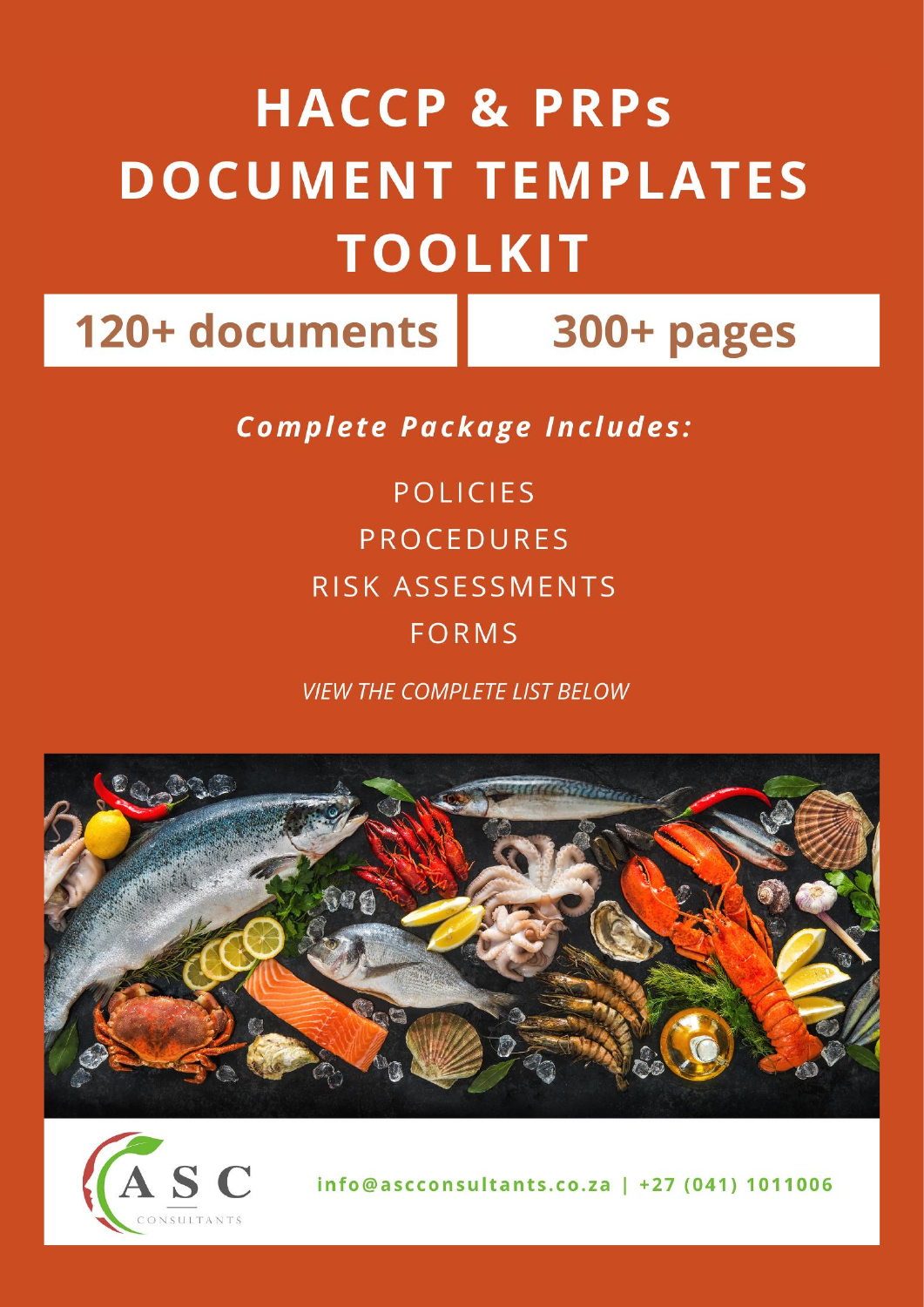## **PART 1: HACCP (based on SANS 10330: 2020)**

*Food Safety Management ― Requirements for a Food Safety System Based on Prerequisite Programmes and Hazard Analysis and Critical Control Point (HACCP) Principles*

| <b>DOC NO</b>                         | <b>DOCUMENT NAME</b>                                                    | <b>DOCUMENT TYPE</b> | <b>PAGES</b> |  |
|---------------------------------------|-------------------------------------------------------------------------|----------------------|--------------|--|
|                                       | <b>Clause 4: Document Requirements</b>                                  |                      |              |  |
| HACCP001                              | Clause 4.1: Food Safety Policy                                          | Procedure            | 5            |  |
| HACCP002                              | Clause 4.2: Document and Data Control Procedure                         | Procedure            | 7            |  |
| HACCP003                              | Clause 4.3: Control of Records                                          | Procedure            | 3            |  |
|                                       | <b>Clause 5: Management Responsibility</b>                              |                      |              |  |
| HACCP004                              | Clause 5.2: Food Safety Policy                                          | Procedure            | 5            |  |
| HACCP005                              | Clause 5.3: Leadership Procedure                                        | Procedure            | 4            |  |
| HACCP006                              | Claude 5.4: Communication Procedure                                     | Procedure            | 7            |  |
| HACCP007                              | Clause 5.5: Management Review Procedure                                 | Procedure            | 3            |  |
|                                       | <b>Clause 6: Resources</b>                                              |                      |              |  |
| HACCP008                              | Clause 6.2: Pre-requisite Programs Procedure                            | Procedure            | 6            |  |
| HACCP009                              | Clause 6.3: Training Procedure                                          | Procedure            | 5            |  |
|                                       | <b>Clause 7: Corrective Actions</b>                                     |                      |              |  |
| HACCP010                              | Clause 7: Correction, Corrective and Preventive Action<br>Procedure     | Procedure            | 5            |  |
| <b>Clause 8: Food Safety Measures</b> |                                                                         |                      |              |  |
| HACCP011                              | Clause 8.1: Validation Procedure                                        | Procedure            | 6            |  |
| HACCP012                              | Clause 8.1.1: Verification Log Template                                 | Excel                | 1 Sheet      |  |
| HACCP013                              | Clause 8.2: Internal Audit Procedure                                    | Procedure            | 4            |  |
| <b>Clause 9: Preliminary Steps</b>    |                                                                         |                      |              |  |
| HACCP014                              | Clause 9.1.2: Food Safety Team                                          | Form                 | 1            |  |
| HACCP015                              | Clause 9.1.2.3: Preliminary Analysis of Production Process<br>Procedure | Procedure            | 3            |  |
| HACCP016                              | Clause 9.1.2.6: HACCP Plan                                              | Form                 | 1            |  |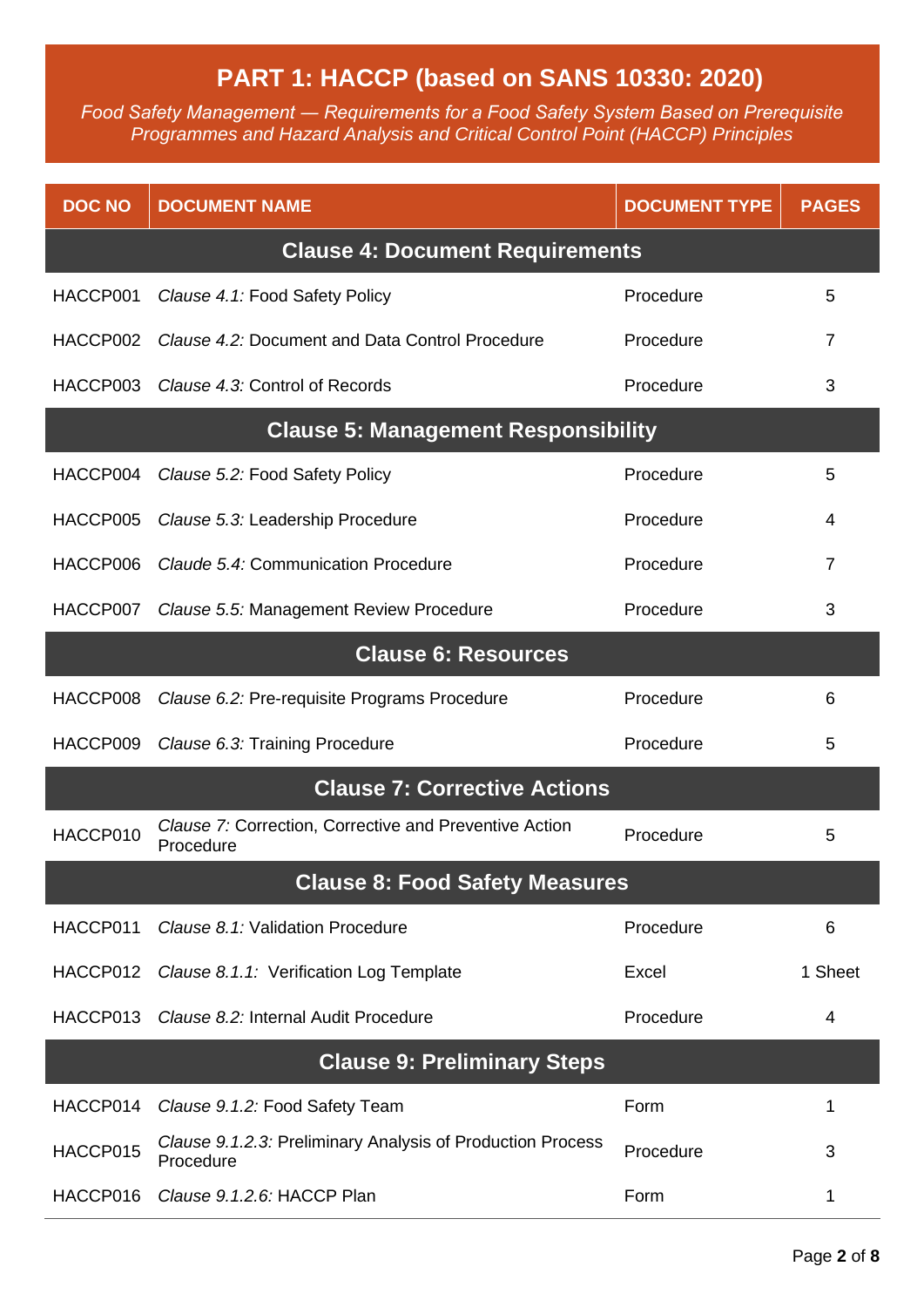| <b>DOC NO</b>                                        | <b>DOCUMENT NAME</b>                             | <b>DOCUMENT TYPE</b> | <b>PAGES</b> |
|------------------------------------------------------|--------------------------------------------------|----------------------|--------------|
| HACCP017                                             | Clause 9.1.2.6: Management Review Procedure      | Procedure            | 3            |
| HACCP018                                             | Clause 9.2: Product Description                  | Form                 |              |
| HACCP019                                             | Clause 9.4: Process Flow Chart                   | Form                 |              |
| <b>Clause 10: Application of the HACCP Principle</b> |                                                  |                      |              |
| HACCP020                                             | Clause 10.1: Hazard Analysis Report              | Form                 |              |
| HACCP021                                             | Clause 10.2: Allergen Risk Assessment Matrix     | Matrix               | 3            |
|                                                      | HACCP022 Clause 10.2.1: Risk Assessment Template | Form                 | 3            |
| HACCP023                                             | Clause 10.3: Operation Pre-requisite Programmes  | Form                 | 1            |
| HACCP024                                             | Clause 10.4: HACCP Plan                          | Form                 |              |
| HACCP025                                             | Clause 10.4.4: Corrective Action Plan for CCP    | Form                 |              |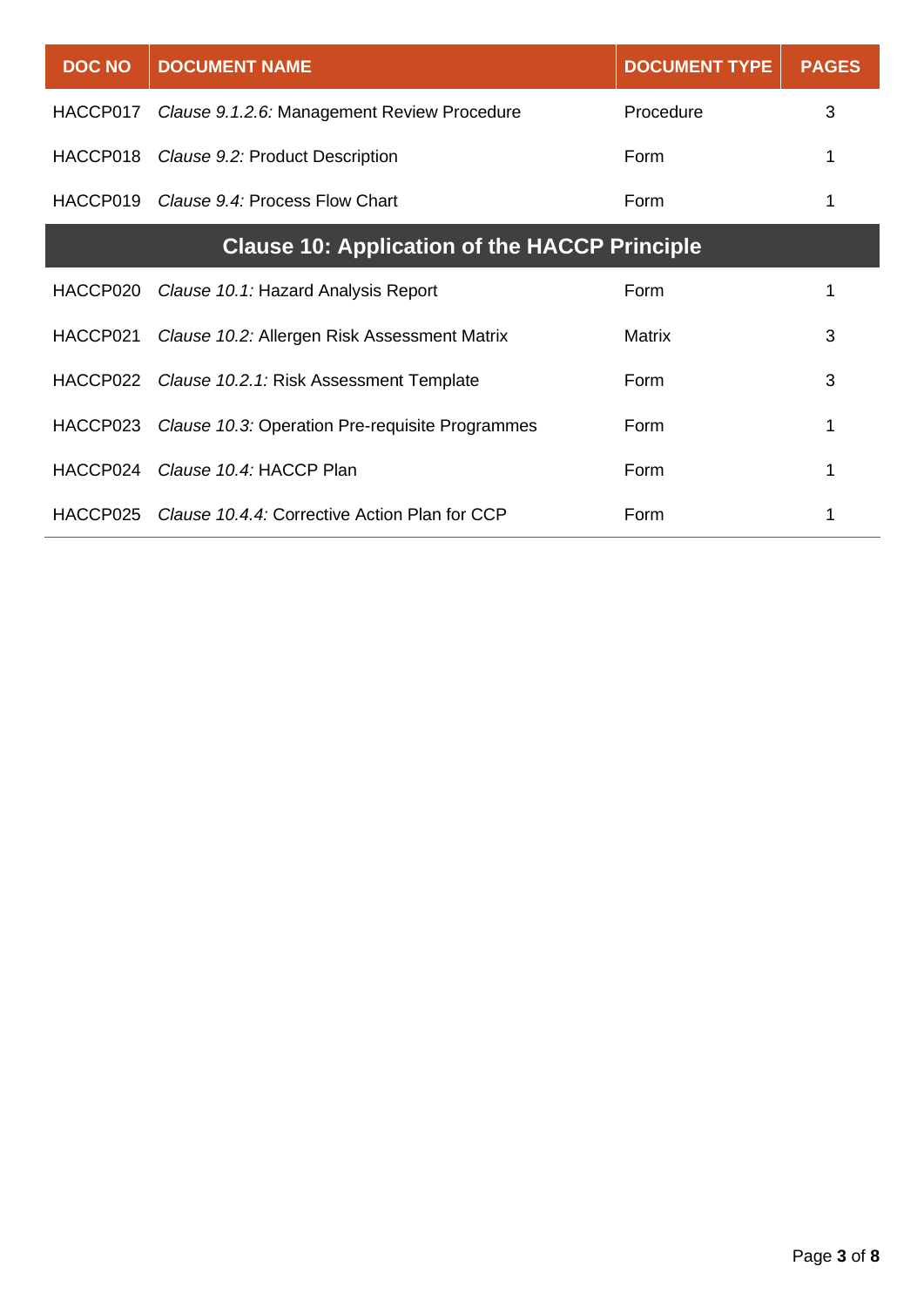## **PART 2: PRPs - SANS 10049: 2019**

*Food Safety Management — Requirements for Prerequisite Programmes (PPPs)*

| <b>DOC NO</b> | <b>DOCUMENT NAME</b>                                                            | <b>DOCUMENT TYPE</b> | <b>PAGES</b> |
|---------------|---------------------------------------------------------------------------------|----------------------|--------------|
|               | <b>Clause 5: Document Requirements</b>                                          |                      |              |
| HACCP026      | Clause 5.2.2: Document and Data Control                                         | Procedure            | 7            |
| HACCP027      | Clause 5.2.3: Control Records Procedure                                         | Procedure            | 3            |
|               | <b>Clause 6: Management Requirements</b>                                        |                      |              |
| HACCP028      | Clause 6.1: Pre-requisite Programme Procedure                                   | Procedure            | 6            |
| HACCP029      | Clause 6.2: Responsibilities and Authority Procedure                            | Procedure            | 1            |
| HACCP030      | Clause 6.4: Support Procedure                                                   | Procedure            | 9            |
| HACCP031      | Clause 6.5: Management Review Procedure                                         | Procedure            | 3            |
| HACCP032      | Clause 6.6: Purchasing Procedure                                                | Procedure            | 3            |
|               | <b>Clause 7: Non-Operational Requirements</b>                                   |                      |              |
| HACCP033      | Clause 7.2: Construction and Layout of the Building<br>Procedure                | Procedure            | 1            |
| HACCP034      | Clause 7.3.2: Preventive Maintenance Plan                                       | <b>Excel File</b>    | 3 Sheets     |
| HACCP035      | Clause 7.3.3: Control of Monitoring and Measuring<br><b>Equipment Procedure</b> | Procedure            | 4            |
| HACCP036      | Clause 7.4.1: Air, Water, Energy, Gas, and Boiler Chemical<br>Procedure         | Procedure            | 1            |
|               | HACCP037 Clause 7.4.4: Hygiene Clearance Procedure                              | Procedure            |              |
| HACCP038      | Clause 7.4.4.5: PRP Verification                                                | Procedure            | 3            |
| HACCP039      | Clause 7.4.6: Pest Control Procedure                                            | Procedure            | 3            |
| HACCP040      | Clause 7.5: Waste Disposal Procedure                                            | Procedure            | 3            |
| HACCP041      | Clause 7.6.1: Training Procedure                                                | Procedure            | 5            |
| HACCP042      | Clause 7.6.2: PPE Laundering Procedure                                          | Procedure            | 1            |
| HACCP043      | Clause 7.6.3: Personnel Health and Hygiene Procedure                            | Procedure            | 1            |
| HACCP044      | Clause 7.6.5: Visitor's Entry Report                                            | Form                 | 1            |
| HACCP045      | Clause 7.7: SOP for Medical Conditions                                          | Procedure            | 2            |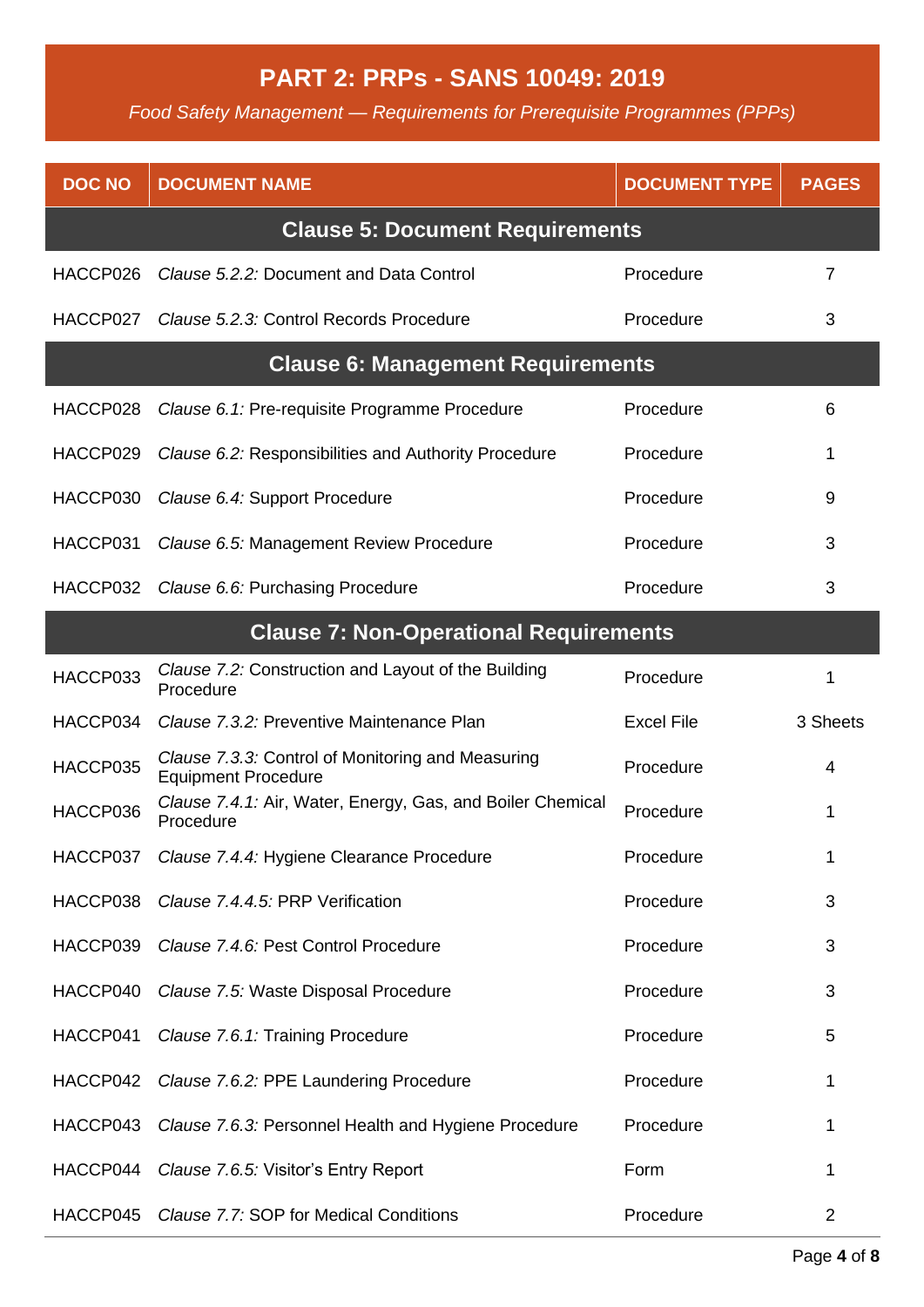| <b>DOC NO</b>                                     | <b>DOCUMENT NAME</b>                                                                | <b>DOCUMENT TYPE</b> | <b>PAGES</b>   |
|---------------------------------------------------|-------------------------------------------------------------------------------------|----------------------|----------------|
|                                                   | <b>Clause 8: Operational Requirements</b>                                           |                      |                |
| HACCP046                                          | Clause 8.2: Raw Material Specifications                                             | Form                 | 1              |
| HACCP047                                          | Clause 8.3: Product Release Procedure                                               | Procedure            | 3              |
| HACCP048                                          | Clause 8.4: Supplier Registration Form                                              | Form                 | 1              |
| HACCP049                                          | Clause 8.5: Purchase of Packing Materials Procedure                                 | Procedure            | 3              |
| HACCP050                                          | Clause 8.5: Purchasing Procedure                                                    | Procedure            | 3              |
| HACCP051                                          | Clause 8.6: Rework Procedure                                                        | Procedure            | 3              |
| HACCP052                                          | Clause 8.7: RM, PM, General Material Receipt, Issue &<br><b>Storage Procedure</b>   | Procedure            | 1              |
| HACCP053                                          | Clause 8.8: Storage Procedure                                                       | Procedure            | 1              |
| HACCP054                                          | Clause 8.10.1: Prevention of Cross-Contamination<br>Procedure                       | Procedure            | $\overline{2}$ |
| HACCP055                                          | Clause 8.10.2: Product Protection Procedure                                         | Procedure            | 4              |
| HACCP056                                          | Clause 8.10.3: Metal, Wood & Glass, Brittle Plastics<br><b>Management Procedure</b> | Procedure            | $\overline{2}$ |
| HACCP057                                          | Clause 8.10.4: Allergen Procedure                                                   | Procedure            | 12             |
| HACCP058                                          | Clause 8.11: Identification and Traceability Procedure                              | Procedure            | 4              |
| HACCP059                                          | Clause 8.12: Emergency Preparedness and Response<br>Procedure                       | Procedure            | 8              |
| HACCP060                                          | Clause 8.13: Product Information and Consumer<br><b>Awareness Procedure</b>         | Procedure            | 5              |
| HACCP061                                          | Clause 8.14.1: Sample Retention Inspection Form                                     | Form                 | 1              |
| HACCP062                                          | Clause 8.15: Procedure for Dispatch                                                 | Procedure            | 2              |
| HACCP063                                          | Clause 8.16: Transport Procedure                                                    | Procedure            | 2              |
| HACCP064                                          | Clause 8.17: Control of Monitoring and Measuring<br><b>Equipment Procedure</b>      | Procedure            | 4              |
| <b>Clause 9: Requirements for High-Risk Areas</b> |                                                                                     |                      |                |
| HACCP065                                          | Clause 9: Requirements for High-Risk Areas                                          | Procedure            | $\overline{2}$ |
| <b>Clause 10: Verification</b>                    |                                                                                     |                      |                |
| HACCP066                                          | Clause 10: Validation Procedure                                                     | Procedure            | 6              |
| HACCP067                                          | Clause 10: Verification Log Template                                                | <b>Excel File</b>    | 1 Sheet        |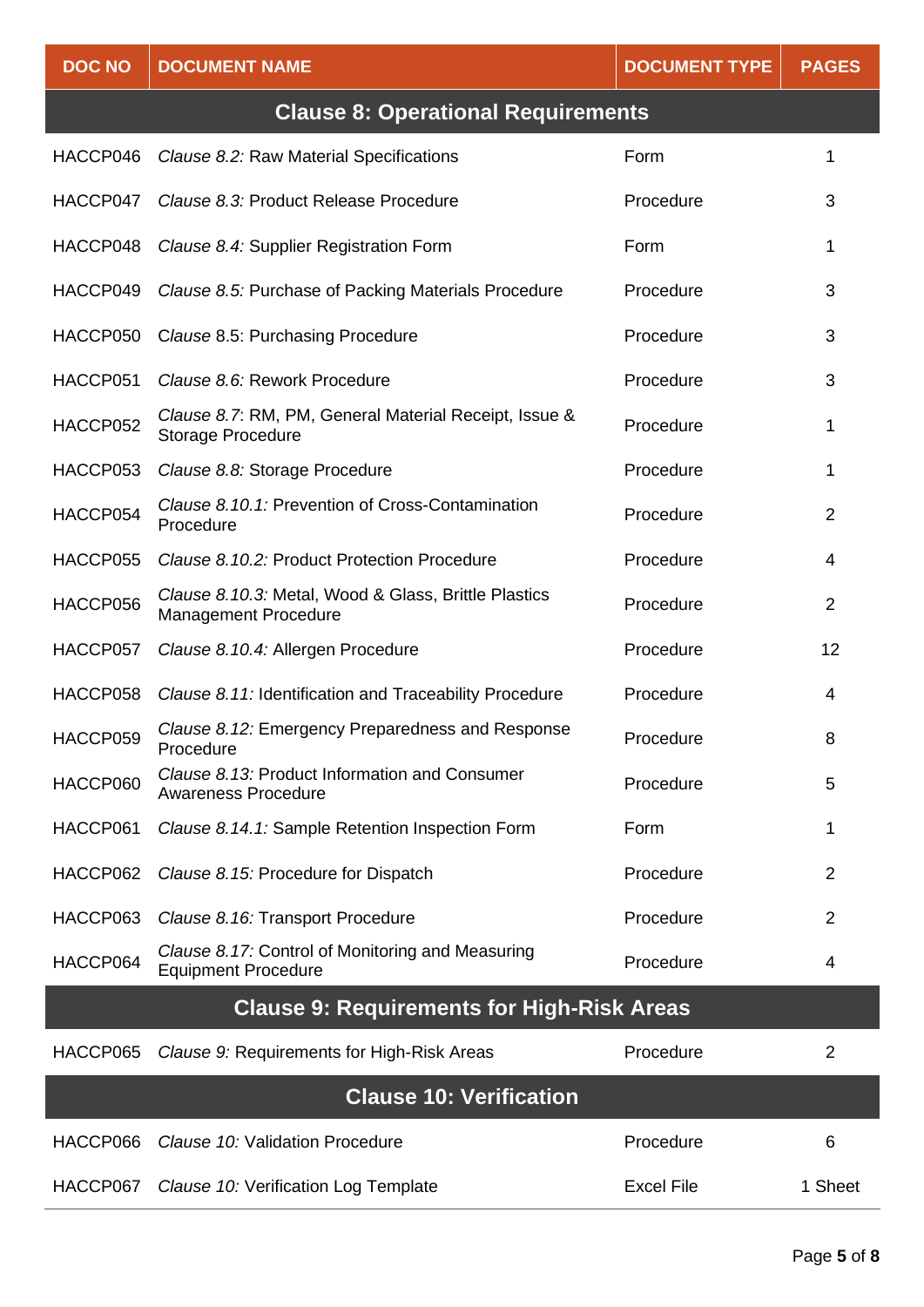| <b>DOC NO</b>                                | <b>DOCUMENT NAME</b>                                                   | <b>DOCUMENT TYPE</b> | <b>PAGES</b> |  |
|----------------------------------------------|------------------------------------------------------------------------|----------------------|--------------|--|
| HACCP068                                     | Clause 10.2: Microbiological Testing Procedure                         | Procedure            | 3            |  |
| HACCP069                                     | Clause 10.2: Testing Schedule and Plan                                 | Form                 | 3            |  |
| HACCP070                                     | Clause 10.3.1: Audit Plan                                              | Form                 | 1            |  |
| HACCP071                                     | Clause 10.3.2: Internal Audit Procedure                                | Procedure            | 4            |  |
| <b>Clause 11: Food Defense</b>               |                                                                        |                      |              |  |
| HACCP072                                     | Clause 11.1: Food Defense Procedure                                    | Procedure            | 4            |  |
| HACCP073                                     | Clause 11.2: Threat Assessment                                         | Form                 | 1            |  |
| <b>Clause 12: Control of Nonconformities</b> |                                                                        |                      |              |  |
| HACCP074                                     | Clause 12.1: Control of Nonconforming Products<br>Procedure            | Procedure            | 3            |  |
| HACCP075                                     | Clause 12.2: Disposal of Non-conforming Products                       | Procedure            | 1            |  |
| HACCP076                                     | Clause 12.3: Rework Procedure                                          | Procedure            | 3            |  |
| HACCP077                                     | Clause 12.4: Product Recall Procedure                                  | Procedure            | 1            |  |
| HACCP078                                     | Clause 12.5: Correction, Corrective and Preventive Action<br>Procedure | Procedure            | 5            |  |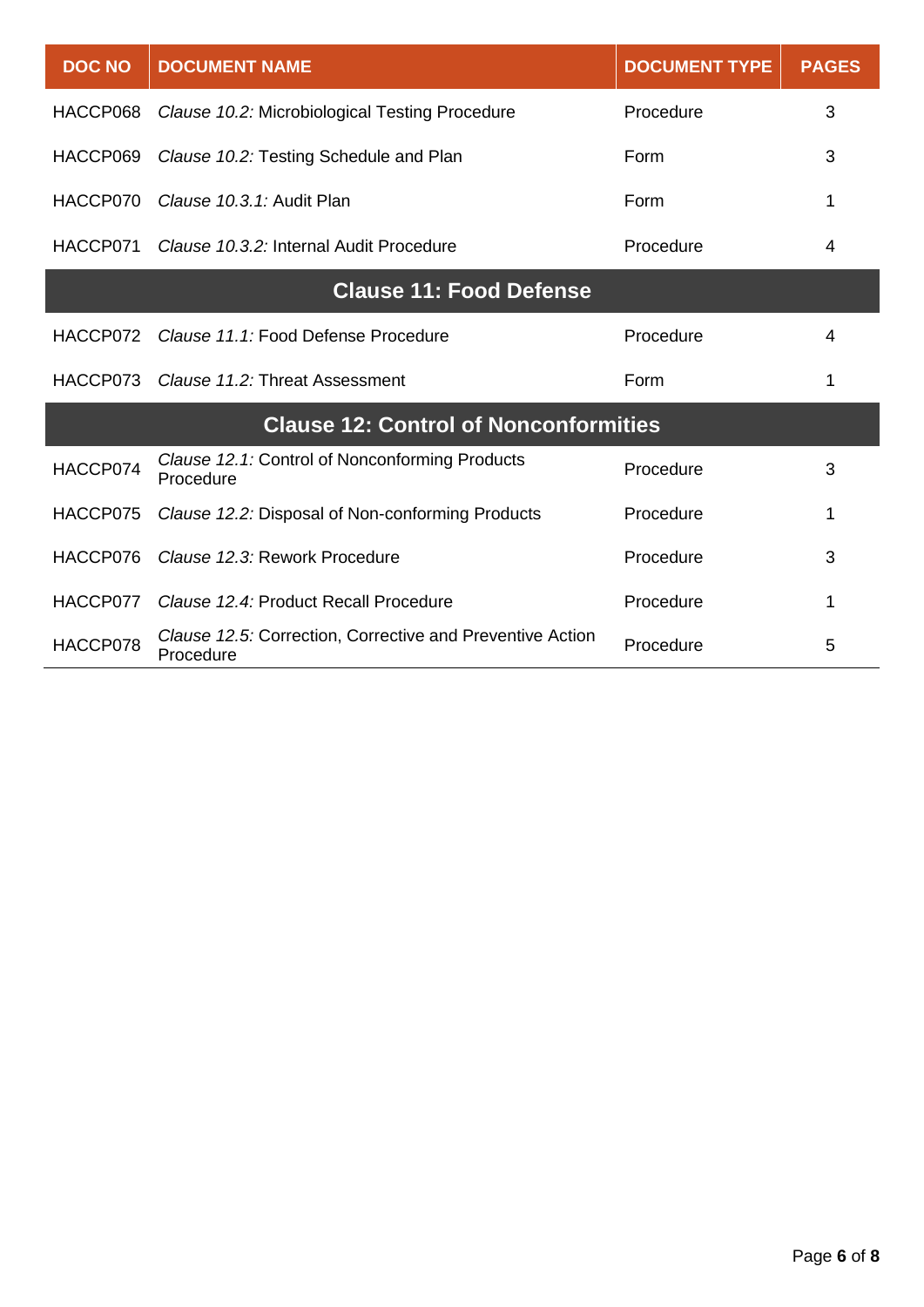## **PART 3: FORMS**

| <b>DOC NO</b> | <b>FORM NAME</b>                             | <b>DOCUMENT TYPE</b> | <b>PAGES</b>   |
|---------------|----------------------------------------------|----------------------|----------------|
| HACCP079      | Verification Log Template                    | <b>Excel File</b>    | 1 Sheet        |
| HACCP080      | <b>Raw Material Specifications</b>           | Form                 | 1              |
| HACCP081      | <b>Supplier Performance Monitoring</b>       | Form                 | $\overline{2}$ |
| HACCP082      | <b>Testing Schedule and Plan</b>             | Form                 | 3              |
| HACCP083      | <b>Product Loading Inspection</b>            | Form                 | 1              |
| HACCP084      | <b>PRP Verification</b>                      | Form                 | 3              |
| HACCP085      | <b>Preventive Maintenance Schedule</b>       | Form                 | 1              |
| HACCP086      | <b>Preventive Maintenance Check Points</b>   | Form                 | 6              |
| HACCP087      | Daily Preventive Maintenance Check Points    | Form                 | $\overline{2}$ |
| HACCP088      | <b>Temporary Maintenance Work Report</b>     | Form                 | 1              |
| HACCP089      | <b>Cleaning And Sanitation Report</b>        | Form                 | 1              |
| HACCP090      | <b>Visitors Entry Report</b>                 | Form                 | 1              |
| HACCP091      | Daily sanitation audit records               | Form                 |                |
| HACCP092      | <b>Rodent Trapping Record</b>                | Form                 | 1              |
|               | HACCP093 Pest Control Logbook                | <b>Excel File</b>    | 1 Sheet        |
| HACCP094      | <b>Water Tank Cleaning Report</b>            | Form                 | 1              |
| HACCP095      | <b>Water Line Cleaning Report</b>            | Form                 | 1              |
| HACCP096      | Disposal of Nonconforming Products.          | Form                 |                |
| HACCP097      | <b>Purchase Order</b>                        | Form                 |                |
| HACCP098      | Indent and Incoming Inspection Report        | Form                 | 1              |
| HACCP099      | Approved Vendor List Cum Open Purchase Order | Form                 | 1              |
| HACCP100      | <b>Supplier Registration Form</b>            | Form                 | 1              |
| HACCP101      | Open Purchase Order                          | Form                 | $\overline{2}$ |